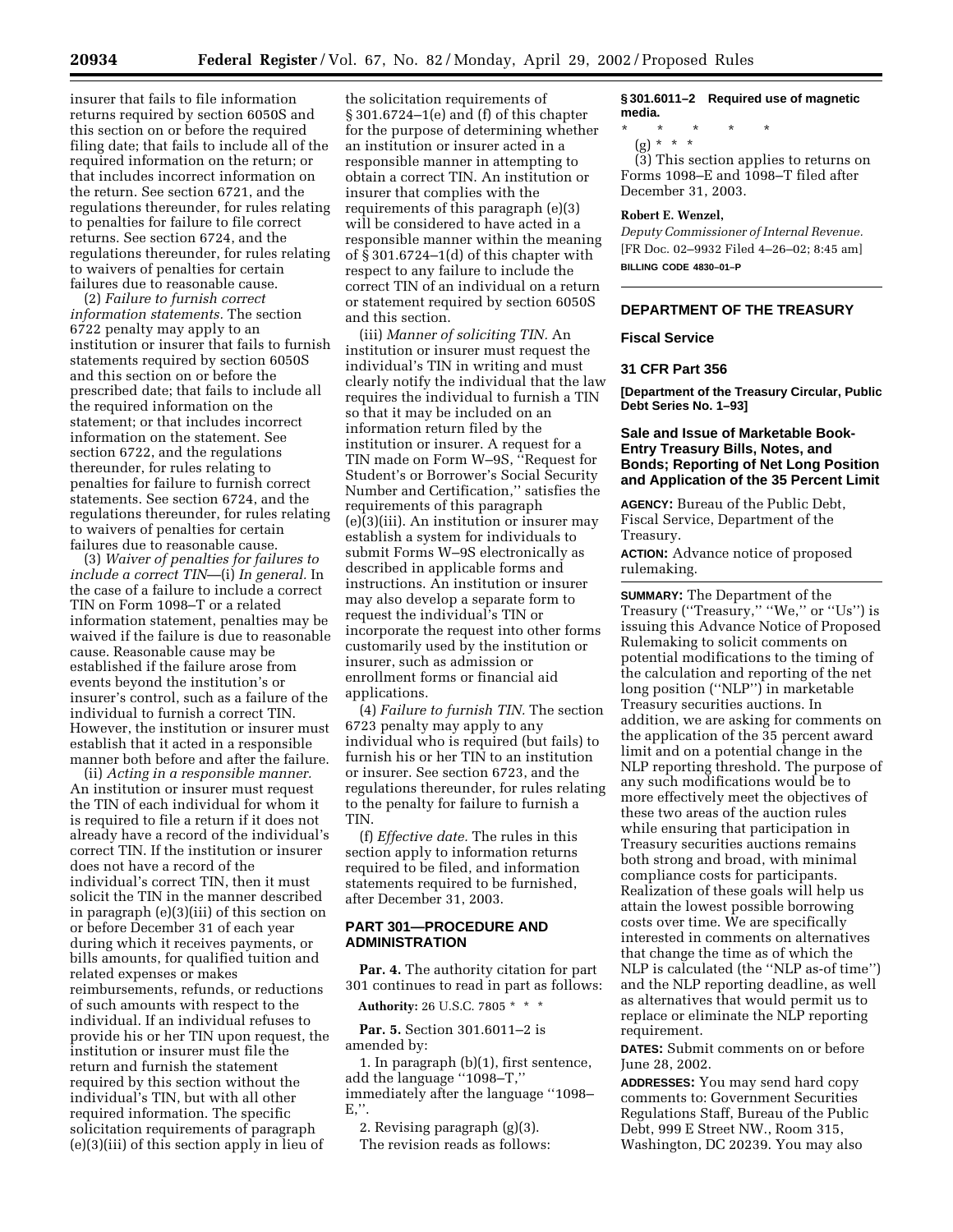send us comments by e-mail at *govsecreg@bpd.treas.gov.* When sending comments by e-mail, please use an ASCII file format and provide your full name and mailing address. You may download this advance notice, and review the comments we receive, from the Bureau of the Public Debt's website at *www.publicdebt.treas.gov.* The advance notice and comments will also be available for public inspection and copying at the Treasury Department Library, Room 1428, Main Treasury Building, 1500 Pennsylvania Avenue, NW., Washington, DC 20220. To visit the library, call (202) 622–0990 for an

# **FOR FURTHER INFORMATION CONTACT:** Lori

appointment.

Santamorena (Executive Director), Chuck Andreatta (Senior Financial Advisor), or Lee Grandy (Associate Director), Bureau of the Public Debt, Government Securities Regulations Staff, (202) 691–3632.

**SUPPLEMENTARY INFORMATION:** The Uniform Offering Circular,<sup>1</sup> in conjunction with the offering announcement for each auction, provides the terms and conditions for the sale and issuance of marketable Treasury bills, notes and bonds to the public. One of these terms (rules) is the requirement that a bidder in an auction report its net long position (''NLP'') if its NLP in the security being auctioned plus its bids in the auction meet or exceed a certain dollar-amount threshold stated in the auction offering announcement. The reporting dollaramount threshold currently is \$1 billion for Treasury bills and \$2 billion for Treasury notes and bonds. Currently, a bidder must determine its NLP as of one-half hour prior to the deadline for receipt of competitive bids; if it meets or exceeds the reporting threshold as of that time, the bidder must report its NLP by the competitive bidding deadline.

A bidder's reported NLP is a component of our auction award limit, which is 35 percent of the offering amount less the bidder's reported NLP. For example, assume a bidder has an NLP of \$2 billion, and the 35 percent award limit for a particular auction is \$4 billion. If the bidder is successful in the auction and as a result of its bids alone would receive \$4 billion, its award will be cut back to \$2 billion.

In this notice, we first describe these rules and their rationale, and why we are considering a change. Then we describe various alternatives on which we are seeking comment.

The 35 percent rule limits auction awards for any one competitive bidder to 35 percent of the total amount offered to the public in a particular auction, less the bidder's reported NLP.2 This rule ensures that awards in our auctions are distributed to a number of auction participants. This goal of broad distribution is intended to encourage participation by a significant number of competitive bidders in each auction. Broad participation keeps our borrowing costs to a minimum, helps ensure that Treasury auctions are fair and competitive, and makes it less likely that ownership of Treasury securities will become overly concentrated.

A key component of the 35 percent award limit is the NLP calculation.3 If a bidder has a reportable NLP, we subtract it from the 35 percent award limit in determining the bidder's maximum award amount for the auction.

The NLP is generally the amount of the security being auctioned that a bidder has obtained, or has arranged to obtain, outside of the auction in the secondary market. The term ''net long'' refers to the extent to which an investor has bought (or has agreed to buy) more of a security than it has sold (or has agreed to sell). For example, if an investor has bought \$900 million of a security in the when-issued market, and it has sold \$300 million of the same security in the when-issued market, it has a net long position of \$600 million in that security, assuming it has no other positions. The components of the NLP are intended to capture the various ways that a bidder can acquire a Treasury security.4

A competitive bidder is required to report its NLP if the sum of its bids plus its NLP equals or exceeds the NLP reporting threshold, currently \$2 billion for Treasury notes and bonds and \$1 billion for Treasury bills<sup>5</sup> (unless otherwise stated in the offering announcement). In addition, if the sum of its bids equals or exceeds the NLP reporting threshold, but it has no position or has a net short position, it must report a zero.

A bidder must determine its NLP as of one-half hour (*e.g.,* 12:30 p.m.) prior to the competitive bidding deadline

(*e.g.,* 1 p.m.).6 This is a ''snapshot'' or point-in-time measurement. If a bidder's position changes during the final halfhour period before the auction, this does not affect the amount to be reported under our rules. Currently, we give bidders 30 minutes to calculate and report their NLPs primarily because of the operational complexities involved in aggregating this information when a bidder has numerous affiliates.

The NLP reporting requirement is not fully effective in encouraging broad distribution of Treasury securities, however, because of this half-hour time lag between the NLP as-of time and the competitive bidding deadline. Because a bidder's NLP can change significantly during this time period, the reported NLP may not provide an accurate, or even approximate, measure of a bidder's position at the time that a bidder actually submits its bids. As a result, a bidder's award may be cut back to the 35 percent limit based on NLP information that no longer reflects the bidder's actual NLP. Conversely, a bidder's award may not be cut back if it builds a large position in the security being auctioned between the NLP as-of time and the competitive bidding deadline.

Moreover, our experience with the NLP rule in general is that participants occasionally have operational difficulties in compiling and reporting NLPs. There may be other ways to achieve the goals of the rule while reducing these difficulties. For this reason, we are also more fundamentally reconsidering the rule.

We asked the Treasury Borrowing Advisory Committee of The Bond Market Association 7 to consider an alternative to address this issue in January 2002. The alternative was to separate NLP reporting from auction bidding by having bidders determine their NLPs as of the competitive bidding deadline, usually 1 p.m., and report them after the close of the auction. Under this scenario, Treasury would base its auction awards solely on the amounts bid, and bidders would be responsible for ensuring that their bids, combined with their NLPs, did not result in their exceeding the 35 percent award limit.

The Committee responded that this alternative, ''while somewhat more burdensome to the bidder,'' was ''manageable practically,'' but was concerned about shifting the burden of

<sup>1</sup>The Uniform Offering Circular was published as a final rule on January 5, 1993 (58 FR 412). The circular, as amended, is codified at 31 CFR part 356.

**I. The 35 Percent Limit and Net Long Position Reporting** 

<sup>2</sup> 31 CFR 356.22(b).

<sup>3</sup> 31 CFR 356.13.

<sup>4</sup>See 31 CFR 356.13(b) for details on the components of the net long position. See also 66 FR 56759 (November 13, 2001), which provided an optional exclusion amount in the NLP calculation for reopenings.

<sup>5</sup> 31 CFR 356.13(a).

<sup>6</sup> 31 CFR 356.13(b).

<sup>7</sup>The Committee, which is comprised of securities industry representatives, provides periodic advice to Treasury on debt management issues. See, Pub. L. 103–202, Sec. 202, 107 Stat. 2356, 31 U.S.C. 3121 note.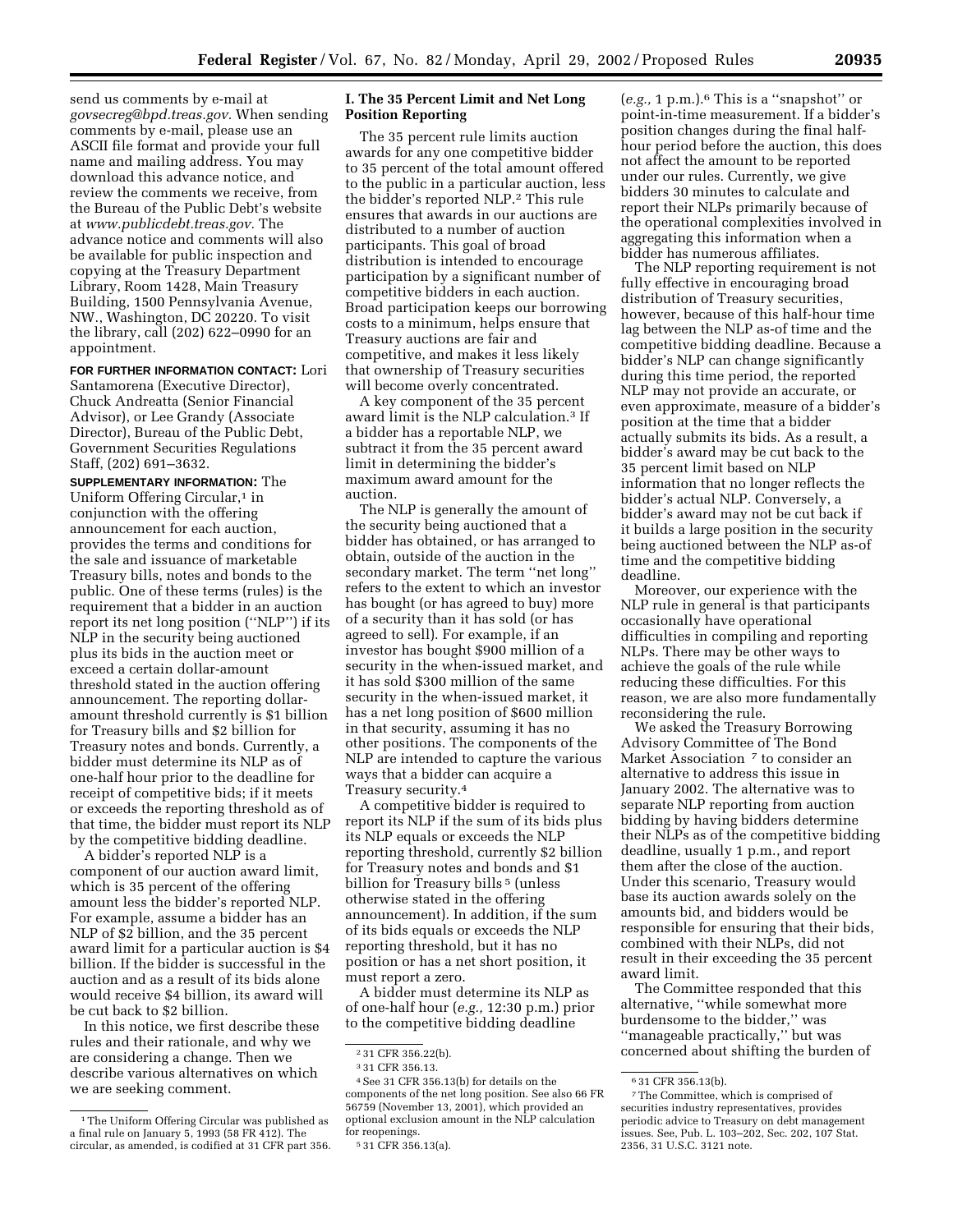enforcing the 35 percent award limit from the Treasury to bidders. Under this ''self policing'' scenario, the Committee contended, bidders would be likely to reduce the amount of their auction bids leading to smaller bid/cover ratios and possibly weaker auction results.8

We also invited suggestions from the public during the February 2002 quarterly refunding announcement on ways to improve the NLP rule.9 In addition to separating the NLP reporting from auction bidding, we stated that we were also considering moving the NLP as-of time closer to the competitive bidding deadline.

We received one response on this topic, from The Bond Market Association.10 The Association recommended, among other things, that Treasury refrain from making any major modifications to the current NLP reporting requirements. Nevertheless, the Association suggested that we consider three relatively ''minor'' rule changes: ''(i) increasing the current NLP reporting threshold to 35 percent of the issuance amount; (ii) requiring bidders to calculate their NLP as of 12:40 p.m. rather than 12:30 p.m.; and (iii) instructing bidders not to report any NLP when they are above the applicable reporting threshold but their NLP is either zero or a negative number.'' We also received other responses, but not on this topic.

### **II. Alternatives**

We are considering, and inviting public comments on, four alternatives to reach our goal of maintaining strong and broad participation in fair and competitive Treasury auctions while minimizing the costs of compliance with the auction rules. Realization of this goal will help us attain the lowest possible borrowing costs over time. In addition, we are inviting comments on potential changes to the NLP reporting threshold amount.

*Substantive rule changes (timing or fundamental).* The first two alternatives maintain the requirement to report the NLP, but modify the time that it must

be determined or reported, or both, to make the reporting process more effective. The third alternative would eliminate the NLP reporting requirement, and the last would keep it as it is.

*Alternative 1.* Reduce the half-hour interval between the NLP as-of time and the competitive bidding deadline. For example, would the NLP reporting rule be more effective if the as-of time were moved closer to the competitive bidding deadline (e.g., 1:00), such as 12:40 or 12:45? Would this modification be feasible operationally? We specifically invite comments on the optimal NLP determination time.

*Alternative 2.* Make the NLP as-of time the same as the competitive bidding deadline, with the NLP reporting time to follow (for example, one-half hour later). Bidders would be responsible for ensuring that their bids plus their positions, if they are net long, do not exceed the 35 percent award limit. For example, the NLP as-of time and the competitive bidding deadline could both be set at 1:00, with NLPs to be reported by 1:30. Violations of the rule could be handled as follows. First, to encourage aggressive bidding and to alleviate bidder concerns about accidental breaches of the NLP rule, in the case of most minor or technical errors there would be minimal or no sanction. Second, we would promulgate a new rule to handle more serious rule violations, namely those with a potential impact on the liquidity of the Treasury securities market (e.g., significantly exceeding the 35 percent limit). The NLP rule is premised on the conviction that one bidder's taking the bulk of an auction may discourage other bidders from bidding aggressively in future auctions, or even from bidding at all. In either case, the liquidity of Treasury securities would diminish, and Treasury's long-term borrowing costs would rise. This new rule would allow us to impose liquidated damages based on Treasury's increased borrowing costs. Third, in the case of the most serious violations, Treasury would employ existing enforcement mechanisms prohibiting the bidder from participating in future auctions for its own account, for the account of others, or both,11 as well as pursuing criminal and civil remedies under the Federal securities and other laws.

*Alternative 3.* Eliminate the NLP reporting requirement, and either maintain or reduce the 35 percent limit. Treasury would rely on its Large Position Reporting rules,<sup>12</sup> and other

mechanisms to monitor the market and address concentrations of ownership. This would reduce the operational difficulties and burdens bidders face in reporting their NLPs near the same time that they also are determining the amounts and yields at which they are bidding. The downside for the Treasury market (and thus ultimately for the taxpayer) would be a more limited ability for Treasury to control ownership concentration in the Treasury market through the auction process.

*Alternative 4.* Retain both the 35 percent limit and the NLP as-of and reporting timeframes as they exist now.

*Potential change to NLP reporting threshold amount*. Currently a bidder must report its NLP if its bids plus its NLP equals or exceeds \$1 billion for bills, or \$2 billion for notes and bonds (unless otherwise stated in the auction offering announcement).13 As noted above, if a bidder either has no position or has a net short position but the total of all of its bids equals or exceeds the NLP threshold amount for a particular auction, the bidder must report a zero as its NLP.

We are considering changing the NLP reporting threshold to equal the actual 35 percent award limit for each auction, which we would provide on the offering announcement. Bidders whose bids plus NLPs equal or exceed the limit would be required to report their positions. For example, if the 35 percent award limit for a particular auction is \$3 billion, and the total of a bidder's bids is \$2.5 billion and its NLP is \$1 billion, the bidder would have to report its \$1 billion NLP. Bidders whose bids plus NLPs did not equal or exceed the limit would not be required to report any positions. Bidders whose total bids equal or exceed the limit but either have no position or a net short position would not have to report a zero as their NLP. We are requesting comment on this alternative because we are considering making this change regardless of whether or not we implement any modifications to the NLP as-of or reporting timeframes.

In addition to inviting comments on all of the above alternatives, we also invite comments on any other alternatives.

It has been determined that this is not a significant regulatory action for purposes of Executive Order 12866.

#### **List of Subjects in 31 CFR Part 356**

Bonds, Federal Reserve System, Government Securities, Securities.

**Authority:** 5 U.S.C. 301; 31 U.S.C. 3102 *et seq.*; 12 U.S.C. 391.

<sup>8</sup>Report to the Secretary of the Treasury from the Treasury Borrowing Advisory Committee of The Bond Market Association (dated January 30, 2002). The report is available at www.treas.gov. See also Minutes of the Meeting of the Treasury Borrowing Advisory Committee of The Bond Market Association (January 29, 2002).

<sup>9</sup>February 2002 Quarterly Refunding Statement (January 30, 2002).

<sup>10</sup>Letter from Eric L. Foster, Vice President and Assistant General Counsel, The Bond Market Association, to Brian C. Roseboro, Assistant Secretary for Financial Markets, dated March 13, 2002. The letter comments on some of the alternatives in this notice. It is available on The Bond Market Association website at www.bondmarkets.com.

<sup>11 31</sup> CFR 356.34(a).<br>12 17 CFR 420.

<sup>13 31</sup> CFR 356.13(a).